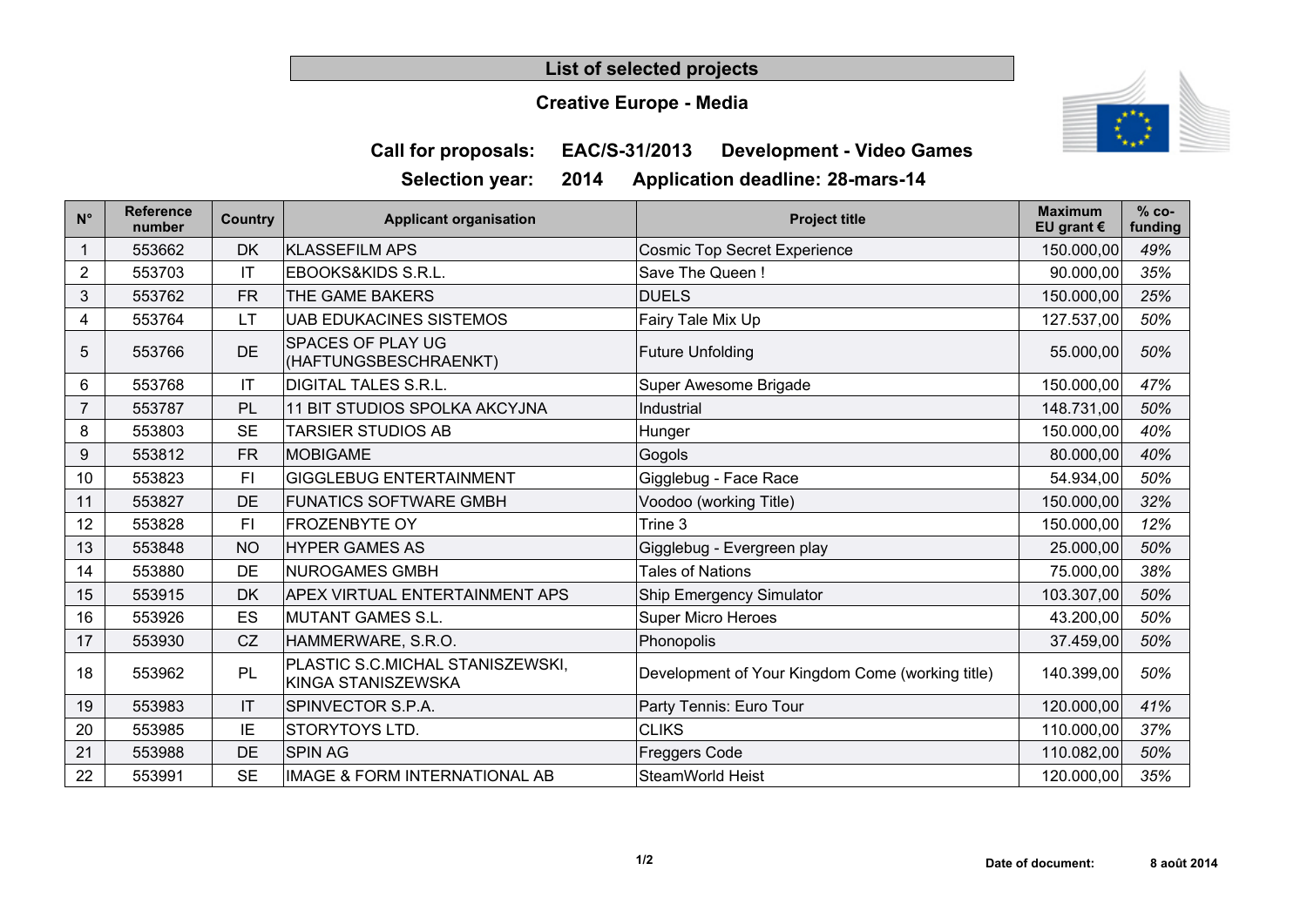## **List of selected projects**

## **Creative Europe - Media**



## **Call for proposals: EAC/S-31/2013 Development - Video Games**

**Selection year: 2014**

| $N^{\circ}$ | <b>Reference</b><br>number | Country   | <b>Applicant organisation</b>                          | <b>Project title</b>                                  | <b>Maximum</b><br>EU grant $\epsilon$ | $% co-$<br>funding |
|-------------|----------------------------|-----------|--------------------------------------------------------|-------------------------------------------------------|---------------------------------------|--------------------|
| 23          | 554006                     | AT        | <b>CLIFFHANGER PRODUCTIONS SOFTWARE</b><br><b>GMBH</b> | Heroes of Terra                                       | 150.000,00                            | 44%                |
| 24          | 554011                     | UK        | <b>PLUG-IN MEDIA LTD</b>                               | CreateWorld                                           | 78.039,00                             | 50%                |
| 25          | 554013                     | <b>NO</b> | <b>RAVN STUDIO AS</b>                                  | Angel Dash "Wings of mischief»                        | 110.000,00                            | 36%                |
| 26          | 554063                     | <b>FR</b> | MARATHON MEDIA SAS                                     | <b>Lolirock Musical Quest</b>                         | 110.000,00                            | 35%                |
| 27          | 554107                     | <b>DK</b> | <b>BETADWARF APS</b>                                   | Arena World                                           | 150.000,00                            | 32%                |
| 28          | 554114                     | PL        | <b>BLOOBER TEAM SPOLKA AKCYJNA</b>                     | Medium - completely innovative design video<br>qames. | 150.000,00                            | 50%                |
| 29          | 554575                     | FR        | <b>CYANIDE</b>                                         | <b>MURDER PARTY</b>                                   | 150.000,00                            | 28%                |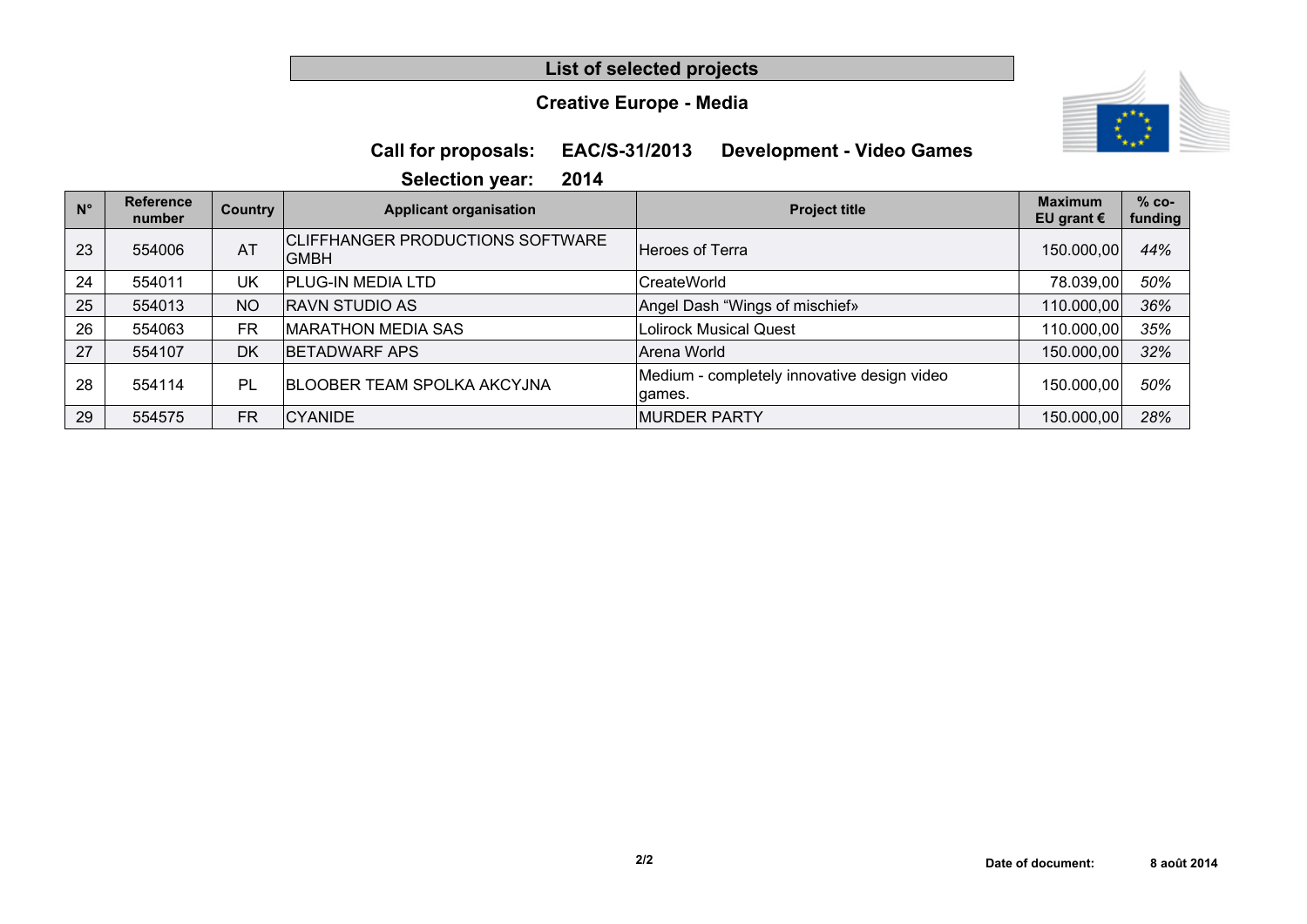# **Creative Europe Media - Applications by country**

# **Development - Video Games**

| <b>Action Code</b> | <b>Application</b><br>round | <b>Applicant country</b> | <b>Country</b><br>code | <b>Applications</b><br>received | <b>Applications</b><br>proposed for<br>funding | <b>Success</b><br>rate |
|--------------------|-----------------------------|--------------------------|------------------------|---------------------------------|------------------------------------------------|------------------------|
| <b>DEVVG</b>       | $\mathbf{1}$                | Österreich               | AT                     | $\sqrt{5}$                      | $\mathbf{1}$                                   | 20%                    |
| <b>DEVVG</b>       | 1                           | Belgium                  | <b>BE</b>              | 5                               |                                                |                        |
| <b>DEVVG</b>       | 1                           | <b>Bulgaria</b>          | <b>BG</b>              | 10                              |                                                |                        |
| <b>DEVVG</b>       | 1                           | Switzerland              | <b>CH</b>              | $\overline{2}$                  |                                                |                        |
| <b>DEVVG</b>       | 1                           | Cyprus                   | CY                     | 1                               |                                                |                        |
| <b>DEVVG</b>       | 1                           | Czech Republic           | CZ                     | $\,6$                           | 1                                              | 17%                    |
| <b>DEVVG</b>       | 1                           | Deutschland              | DE                     | 25                              | $\overline{\mathbf{4}}$                        | 16%                    |
| <b>DEVVG</b>       | 1                           | Danmark                  | DK                     | 10                              | 3                                              | 30%                    |
| <b>DEVVG</b>       | 1                           | Estonia                  | EE                     | $\mathfrak{Z}$                  |                                                |                        |
| <b>DEVVG</b>       | 1                           | España                   | ES                     | 34                              | 1                                              | 3%                     |
| <b>DEVVG</b>       | 1                           | Suomi / Finland          | F1                     | 21                              | $\overline{2}$                                 | 10%                    |
| <b>DEVVG</b>       | 1                           | France                   | <b>FR</b>              | 24                              | 4                                              | 17%                    |
| <b>DEVVG</b>       | 1                           | Croatia                  | HR                     | $\overline{2}$                  |                                                |                        |
| <b>DEVVG</b>       | 1                           | Hungary                  | HU                     | $\mathsf 3$                     |                                                |                        |
| <b>DEVVG</b>       | 1                           | Ireland                  | IE                     | $\mathsf 3$                     | 1                                              | 33%                    |
| <b>DEVVG</b>       | 1                           | Italia                   | IT                     | 22                              | 3                                              | 14%                    |
| <b>DEVVG</b>       | 1                           | Lithuania                | <b>LT</b>              | $\overline{7}$                  | $\mathbf{1}$                                   | 14%                    |
| <b>DEVVG</b>       | 1                           | Latvia                   | LV                     | $\sqrt{2}$                      |                                                |                        |
| <b>DEVVG</b>       | $\mathbf{1}$                | Nederland                | <b>NL</b>              | $\overline{7}$                  |                                                |                        |
| <b>DEVVG</b>       | 1                           | Norge                    | <b>NO</b>              | $\sqrt{5}$                      | $\overline{2}$                                 | 40%                    |
| <b>DEVVG</b>       | 1                           | Poland                   | PL                     | 10                              | $\ensuremath{\mathsf{3}}$                      | 30%                    |
| <b>DEVVG</b>       | 1                           | Portugal                 | PT                     | $\overline{\mathbf{4}}$         |                                                |                        |
| <b>DEVVG</b>       | 1                           | Romania                  | <b>RO</b>              | $\mathbf{1}$                    |                                                |                        |
| <b>DEVVG</b>       | 1                           | Sverige                  | SE                     | 13                              | $\mathbf 2$                                    | 15%                    |
| <b>DEVVG</b>       | $\mathbf{1}$                | Slovenia                 | $\mathsf{SI}$          | $\sqrt{2}$                      |                                                |                        |
| <b>DEVVG</b>       | $\mathbf{1}$                | Slovakia                 | SK                     | $\sqrt{5}$                      |                                                |                        |
| <b>DEVVG</b>       | $\mathbf{1}$                | United Kingdom           | UK                     | 27                              | $\mathbf{1}$                                   | 4%                     |
|                    |                             |                          | Sum:                   | 259                             | 29                                             | 11%                    |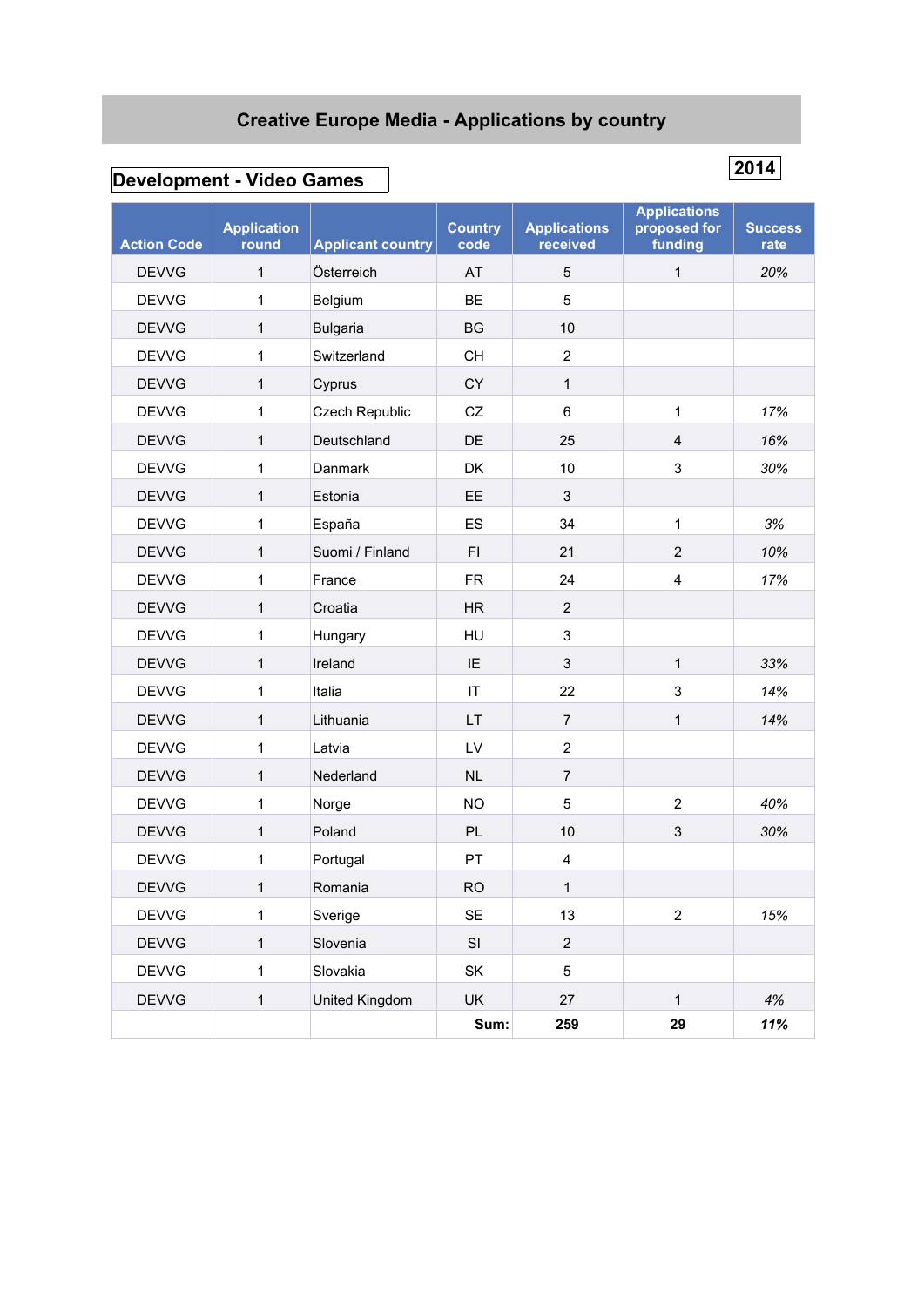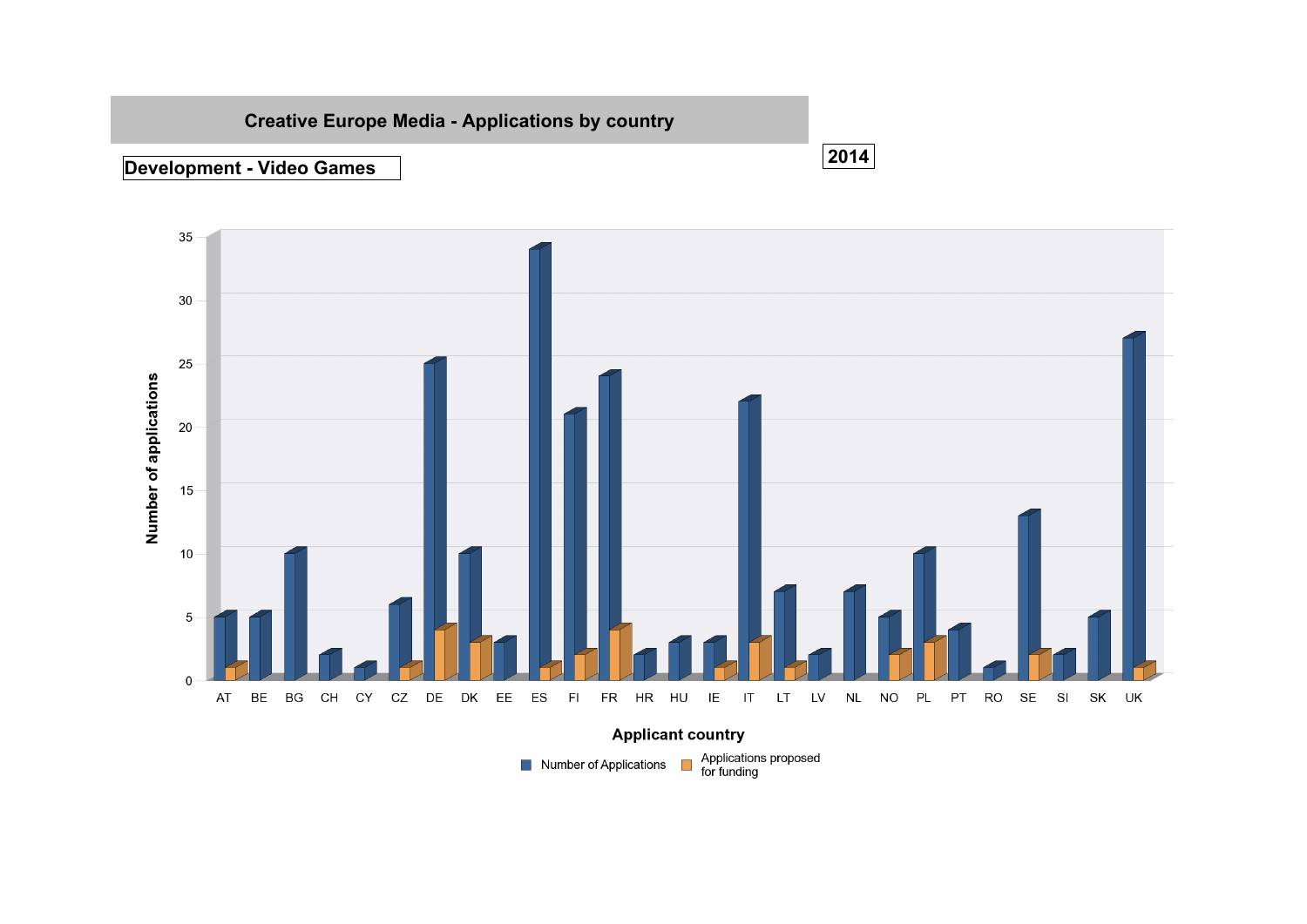# **Creative Europe Media - Level of demand by country**

# **Development - Video Games 2014**

| <b>Action Code</b> | <b>Application</b><br>round | <b>Applicant country</b> | <b>Country</b><br>code | <b>Grant</b><br>requested | <b>Grant</b><br>awarded | <b>Success</b><br>rate<br>grant |
|--------------------|-----------------------------|--------------------------|------------------------|---------------------------|-------------------------|---------------------------------|
| <b>DEVVG</b>       | 1                           | Belgium                  | <b>BE</b>              | 591.040,00                |                         |                                 |
| <b>DEVVG</b>       | 1                           | Danmark                  | <b>DK</b>              | 1.200.422,23              | 403.307                 | 34%                             |
| <b>DEVVG</b>       | 1                           | Deutschland              | DE                     | 2.160.017,67              | 390.082                 | 18%                             |
| <b>DEVVG</b>       | 1                           | España                   | ES                     | 2.385.239,78              | 43.200                  | 2%                              |
| <b>DEVVG</b>       | 1                           | France                   | <b>FR</b>              | 2.338.688,50              | 490.000                 | 21%                             |
| <b>DEVVG</b>       | 1                           | Ireland                  | IE                     | 248.547,63                | 110.000                 | 44%                             |
| <b>DEVVG</b>       | 1                           | Italia                   | IT                     | 1.819.761,53              | 360.000                 | 20%                             |
| <b>DEVVG</b>       | 1                           | Lithuania                | LT                     | 613.865,48                | 127.537                 | 21%                             |
| <b>DEVVG</b>       | 1                           | Österreich               | AT                     | 304.180,00                | 150.000                 | 49%                             |
| <b>DEVVG</b>       | 1                           | Poland                   | PL                     | 1.145.741,00              | 439.130                 | 38%                             |
| <b>DEVVG</b>       | 1                           | Suomi / Finland          | FI.                    | 1.619.772,00              | 204.934                 | 13%                             |
| <b>DEVVG</b>       | 1                           | Sverige                  | <b>SE</b>              | 1.213.167,00              | 270.000                 | 22%                             |
| <b>DEVVG</b>       | 1                           | United Kingdom           | <b>UK</b>              | 2.649.896,00              | 78.039                  | 3%                              |
| <b>DEVVG</b>       | 1                           | Norge                    | <b>NO</b>              | 380.000,00                | 135.000                 | 36%                             |
| <b>DEVVG</b>       | 1                           | Portugal                 | <b>PT</b>              | 253.010,00                |                         |                                 |
| <b>DEVVG</b>       | 1                           | Hungary                  | HU                     | 145.519,67                |                         |                                 |
| <b>DEVVG</b>       | 1                           | Nederland                | <b>NL</b>              | 647.290,00                |                         |                                 |
| <b>DEVVG</b>       | 1                           | Czech Republic           | CZ                     | 382.896,78                | 37.459                  | 10%                             |
| <b>DEVVG</b>       | 1                           | Slovakia                 | <b>SK</b>              | 419.298,00                |                         |                                 |
| <b>DEVVG</b>       | 1                           | Romania                  | <b>RO</b>              | 11.565,00                 |                         |                                 |
| <b>DEVVG</b>       | 1                           | <b>Bulgaria</b>          | BG                     | 776.405,14                |                         |                                 |
| <b>DEVVG</b>       | 1                           | Cyprus                   | СY                     | 59.406,40                 |                         |                                 |
| <b>DEVVG</b>       | 1                           | Croatia                  | <b>HR</b>              | 98.288,55                 |                         |                                 |
| <b>DEVVG</b>       | 1                           | Latvia                   | LV                     | 243.410,89                |                         |                                 |
| <b>DEVVG</b>       | $\mathbf{1}$                | Switzerland              | CH                     | 204.165,00                |                         |                                 |
| <b>DEVVG</b>       | 1                           | Estonia                  | EE.                    | 356.000,00                |                         |                                 |
| <b>DEVVG</b>       | $\mathbf{1}$                | Slovenia                 | SI                     | 104.931,00                |                         |                                 |
|                    |                             |                          | Sum:                   | 22.372.525,25             | 3.238.688               | 14%                             |